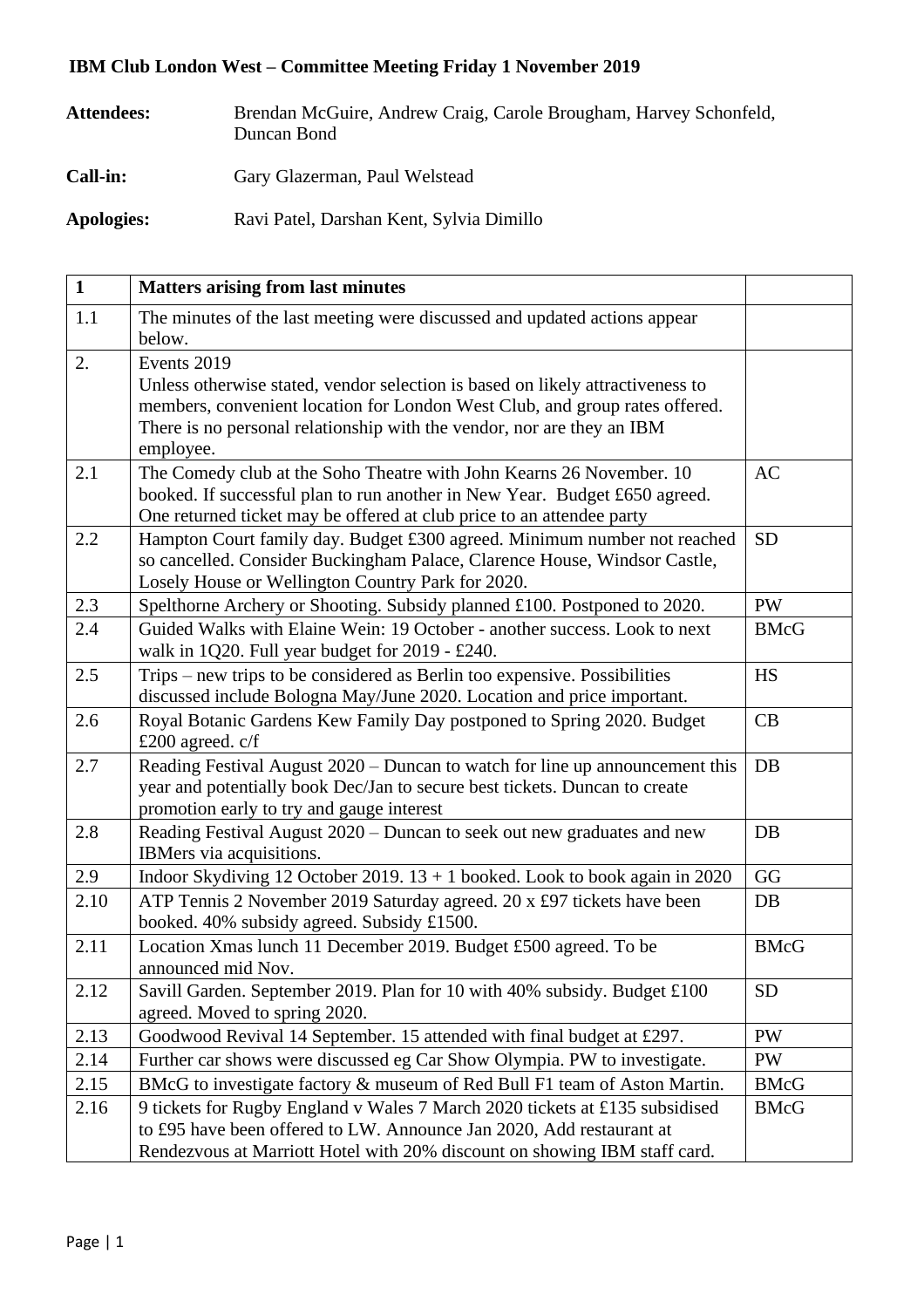| 3.                      | <b>Sub-sections</b>                                                                                                                                    |                |
|-------------------------|--------------------------------------------------------------------------------------------------------------------------------------------------------|----------------|
| 3.1                     | Football numbers are still holding up well on Tuesdays and numbers are better                                                                          | <b>BMcG</b>    |
|                         | on Thursdays now time is 20.00. Need to advertise revised times, Brendan to                                                                            |                |
|                         | create flyer to promote Thursday and create updated copy for website reflecting                                                                        |                |
|                         | new timing. Run some dates at no charge to use full £2000 subsidy allocated.                                                                           |                |
| 3.2                     | Sailing $2019$ – based on membership of 10, budget of £1000 plus £474                                                                                  | DB /BM         |
|                         | depreciation agreed. If numbers fall, boats may need to be sold. Boards have                                                                           |                |
|                         | been sold meanwhile. Duncan to create flyer for promotion in Bedfont and                                                                               |                |
|                         | Southbank. Brendan to explore location as possible team event where we could                                                                           |                |
|                         | promote sailing/club. Duncan to email Viola Dytko re wind surfing. Committee                                                                           |                |
|                         | agreed to continue the club into 2020 even with 9 members to see how the                                                                               |                |
|                         | promotion goes.                                                                                                                                        |                |
| 3.3                     | £6000 total subsidy agreed, expected to be 15% subsidy per show on average.                                                                            | PW/AC          |
|                         | The shows web pages to be redesigned so new shows being promoted come<br>first, remove feedback to a separate page and remove shows that are no longer |                |
|                         | booking                                                                                                                                                |                |
|                         |                                                                                                                                                        |                |
|                         | The following shows have been approved for the rest of 2019                                                                                            |                |
|                         |                                                                                                                                                        |                |
|                         | Starry Messenger 06/08                                                                                                                                 |                |
|                         | Evening with Bonnie Langford 13/09                                                                                                                     |                |
|                         | Towards Zero 21/09                                                                                                                                     |                |
|                         | Big $10/10$                                                                                                                                            |                |
|                         | Ghost Stories 15/10                                                                                                                                    |                |
|                         | The Watsons 29/10                                                                                                                                      |                |
|                         | Groan Ups 12/11                                                                                                                                        |                |
|                         | Measure for Measure 19/11                                                                                                                              |                |
|                         | Aladdin Windsor 1/12                                                                                                                                   |                |
|                         | Christmas@Kew 05+08/12                                                                                                                                 |                |
|                         | A Christmas Carol 16/12<br>Ocean at the End of the Lane 07/01/20                                                                                       |                |
|                         | Tutankhamun 25/01/20                                                                                                                                   |                |
|                         | Leopoldstadt 13/02/20                                                                                                                                  |                |
|                         | Blithe Spirit 18/2/20                                                                                                                                  |                |
|                         | Cursed Child P1 20/3/20                                                                                                                                |                |
|                         | Cursed Child P2 21/2/20                                                                                                                                |                |
|                         | Prince of Egypt 22/02/20                                                                                                                               |                |
|                         | Hamilton 5/3/20                                                                                                                                        |                |
|                         | Pretty Woman 30/4/20                                                                                                                                   |                |
|                         | Milton: Impossible 27/3/20                                                                                                                             |                |
|                         | Uncle Vanya 9/4/20                                                                                                                                     |                |
|                         | The Ocean at the end of the Lane 1/7/20                                                                                                                |                |
|                         | Singin' In the Rain 28/07/20                                                                                                                           |                |
|                         | The Doctor $12/5/20$                                                                                                                                   |                |
|                         | Pretty Woman - Extra 13/10/20                                                                                                                          |                |
| $\overline{\mathbf{4}}$ | AOB                                                                                                                                                    |                |
| 4.1                     | Brendan & Duncan to look at ways to advertise the club emphasising average                                                                             | <b>BMcG/DB</b> |
|                         | 40-45% subsidy with more for family events. Brendan to follow up with Denise                                                                           |                |
|                         | (Capital Club)                                                                                                                                         |                |
| 4.2                     | GDPR – Box demo run and attendees agreed to use Box to edit files live and                                                                             | DB             |
|                         | avoid downloading and saving on local hard drives. DB to pilot.                                                                                        |                |